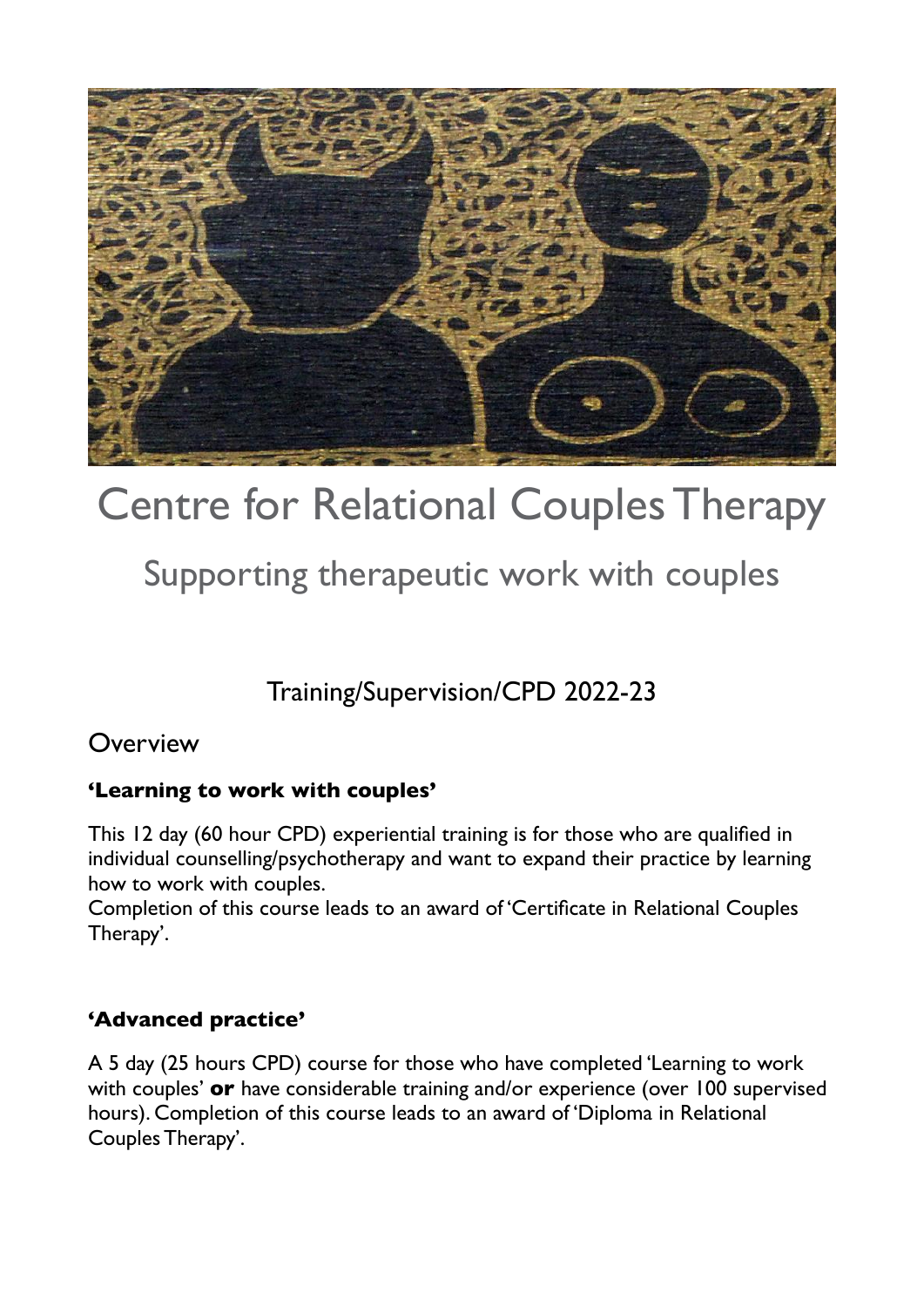#### **'Supervision groups'**

These groups will meet for four afternoons or mornings over the year and are designed for those who are currently working with couples.This is an opportunity to speak about the processes that occur between you and the couples you work with, and to learn from those of others.

#### **'Talking about sex in the consulting room'**

A one day CPD workshop for those working with individuals or couples. This is an opportunity to explore the issue of sex in your work and how to talk about it. For many of us (therapists and clients alike!) sexual intimacy can be a place of hugely heightened hope and fears, yet often it is simply not talked about.

If you feel some trepidation in this area this day may be just what you need to open up this enormously important subject of therapeutic enquiry.

This workshop is running twice each year.

CPD certificates are available at the end of each course (and for up to one year after completion).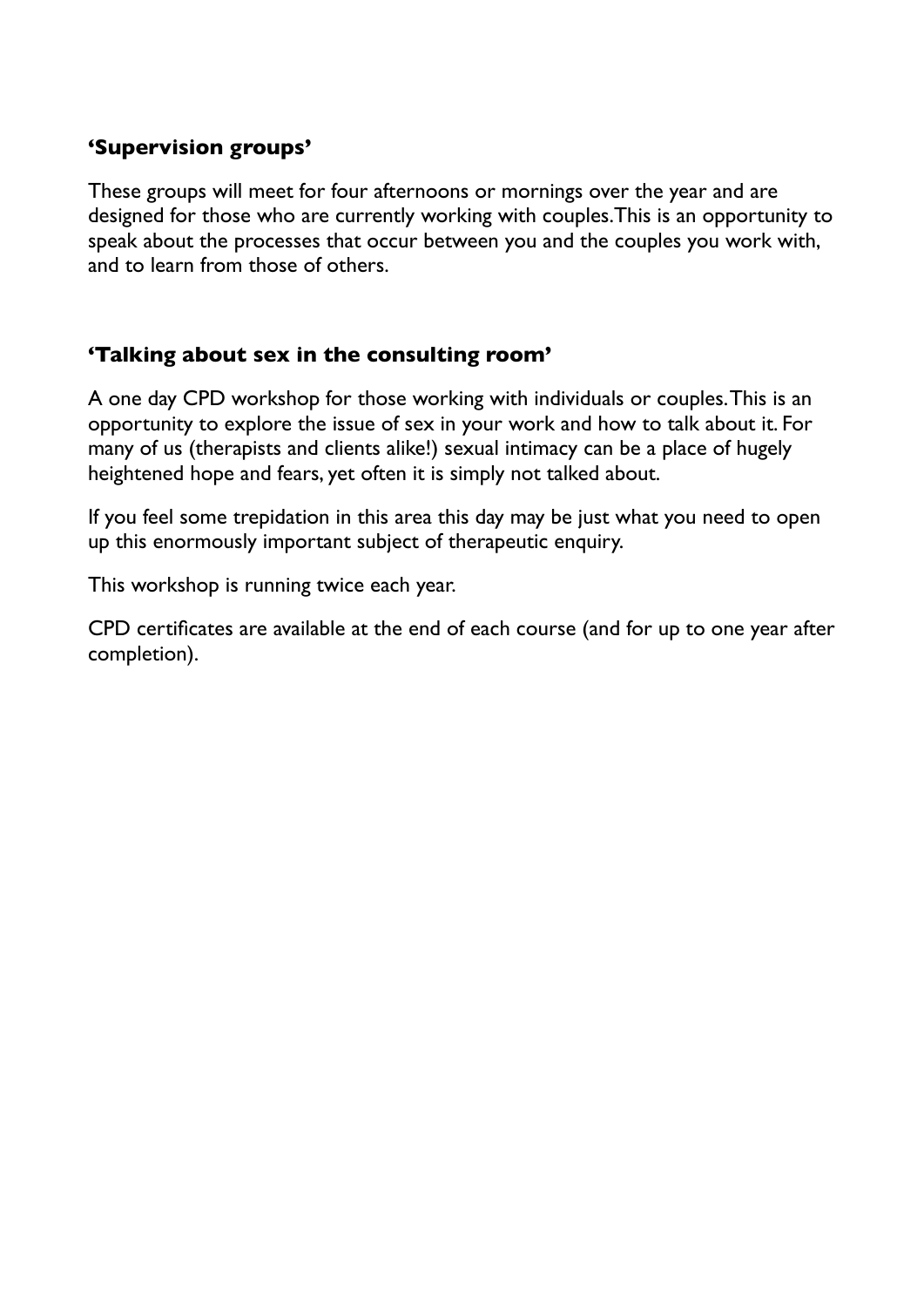# Course detail/dates/how to apply

#### **'Learning to work with couples'**

This 12 day course integrates experiential learning, reading and discussion, practise and supervision.

The course is divided into two sections:

#### **Part 1: Learning about couples**

Firstly we begin by exploring the relational-system that is a couple relationship and use role-plays to practise 'sitting-with' a couple.We will explore the basics of couples therapy: including 'initial meetings';'conscious and unconscious shapes couples make'; 'why do people couple?';'ways of holding a couple';'exploring your own coupling experience'.

Skills sessions will take place in the afternoon of each course day.

*Dates: Friday 11th/Saturday12th November and Friday 25th/Saturday 26th November Friday 9th/Saturday 10th December 2022* 

Ordinarily you will start seeing couples sometime around December/January (although this is not a course requirement and there is deliberate flexibility to allow for individual process). Help and guidance is given on the course about how to start up.

#### **Part 2: Working with Couples**

This part of the course is primarily concerned with practice, so showing your work and hearing about that of colleagues is a key part of the day.We will revisit some of the themes from the beginning of the course, now in the context of actually working with couples and there will be sessions on: 'working with couples over time' and 'identifying and working with *relational trauma states'.* 

Supervision sessions will take place in the afternoon of each course day.

*Dates: Friday 3rd/Saturday 4th and Friday 17th/Saturday 18th March Friday 31st March/Saturday 1st April 2023*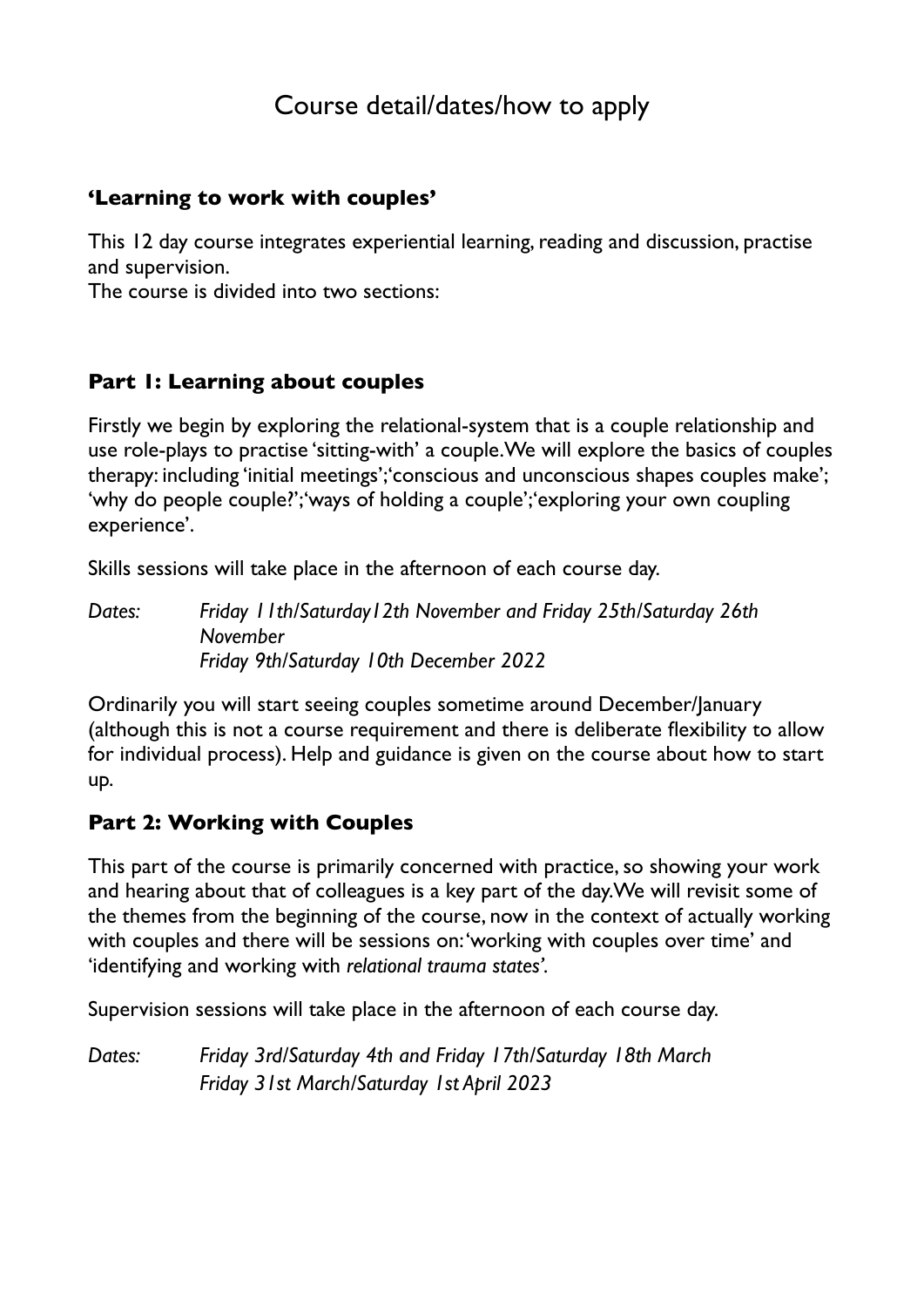#### **'Advanced Practice: CPD for couples therapists'**

This 5 day course is for those who have completed at least 100 hours of couples work (see application form for details) and want some further input into their practice in a group of experienced therapists.The course will be 'bespoke' in the sense that we will pay attention to the areas of practice that a particular group deem are important for them.

*Dates: Friday 21st April Friday 5th/Saturday 6th and Friday 19th/Saturday 20th May 2023* 

## **'Online Supervision groups'**

These groups will meet four times over the year over 'zoom' and are designed for those who are currently working with couples.This is an opportunity to speak about the processes that occur between you and the couples you work with, and to learn from those of others.There is a choice between four different groups: morning and afternoons on Fridays or Saturdays.

| Dates: | Friday am: | 7th October; 4th November 2022 and<br>10th March; 7th July 2023                     |
|--------|------------|-------------------------------------------------------------------------------------|
|        | Friday pm: | 7th October; 2nd December 2022 and<br>10th March; 7th July 2023                     |
|        |            | Saturday am+pm: 24th September; 19th November 2022 and<br>25th March; 1st July 2023 |

#### **'Talking about sex in the consulting room'**

A one day CPD workshop for those working with **individuals or couples**.This is an opportunity to explore the issue of sex in your work and how to talk about it. For many of us (therapists and clients alike!) sexual intimacy can be a place of hugely heightened hopes and fears, yet often it is simply not talked about. If you feel some trepidation in this area this day may be just what you need to open up this enormously important area of therapeutic enquiry. I am running this day on two separate occasions.

Date: Saturday 11th June 2022 Saturday 24th June 2023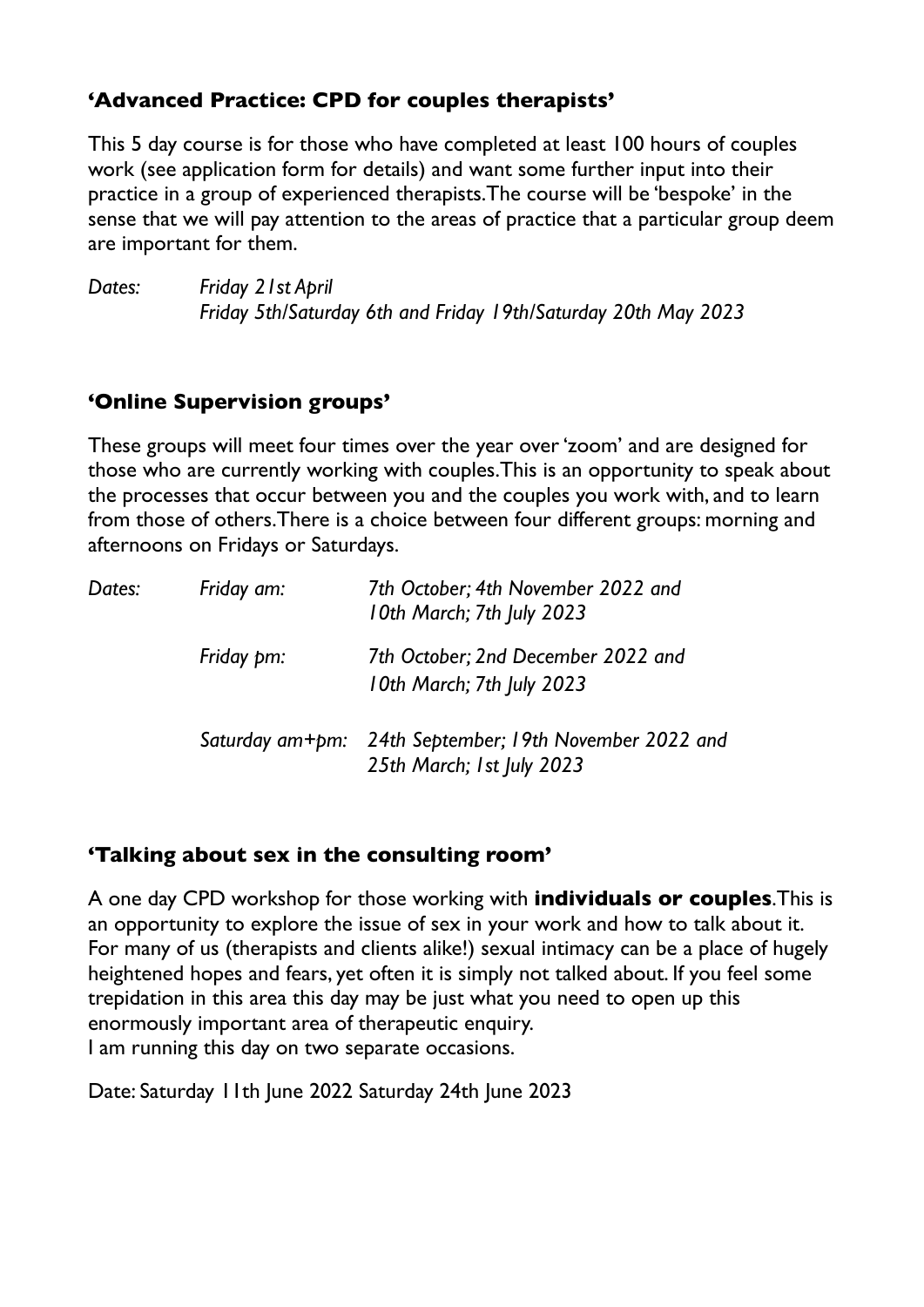## **Practicals**

#### **Course Times:**

Fridays: 11am-5pm Saturdays: 10am-4pm

(except the supervision groups which will run for 3-4 hours (morning or afternoon depending on numbers)

#### **Venue: Group size:**

Couples training/CPD: Barrow Castle www.barrowcastle.co.uk Supervision groups: zoom

All groups are deliberately kept small (with the following maximums):

| CPD days:                        | 12                                                        |
|----------------------------------|-----------------------------------------------------------|
| 'Learning to work with couples': | 12                                                        |
| 'Advanced Practice'              | 8                                                         |
| Supervision groups:              | 5                                                         |
| <b>Fees</b>                      |                                                           |
| 'Learning to work with couples': | £1,700 (early-bird: £1,550*)                              |
| 'Advanced Practice':             | £750 (early-bird: $£650*)$                                |
| 'Supervision groups':            | £360                                                      |
| 'Talking about sex':             | £95/ $E$ 60 trainees (2022)<br>£110/£70 trainees $(2023)$ |

To secure a place on any course the full fee is payable at the time of booking. Cancellation policy: if you withdraw at least 2 months before the course starts half your fee will be returned or you will be offered a place on a future course. If your withdrawal is less than 2 months before the course no refund will be paid but you will be offered a place on a future course.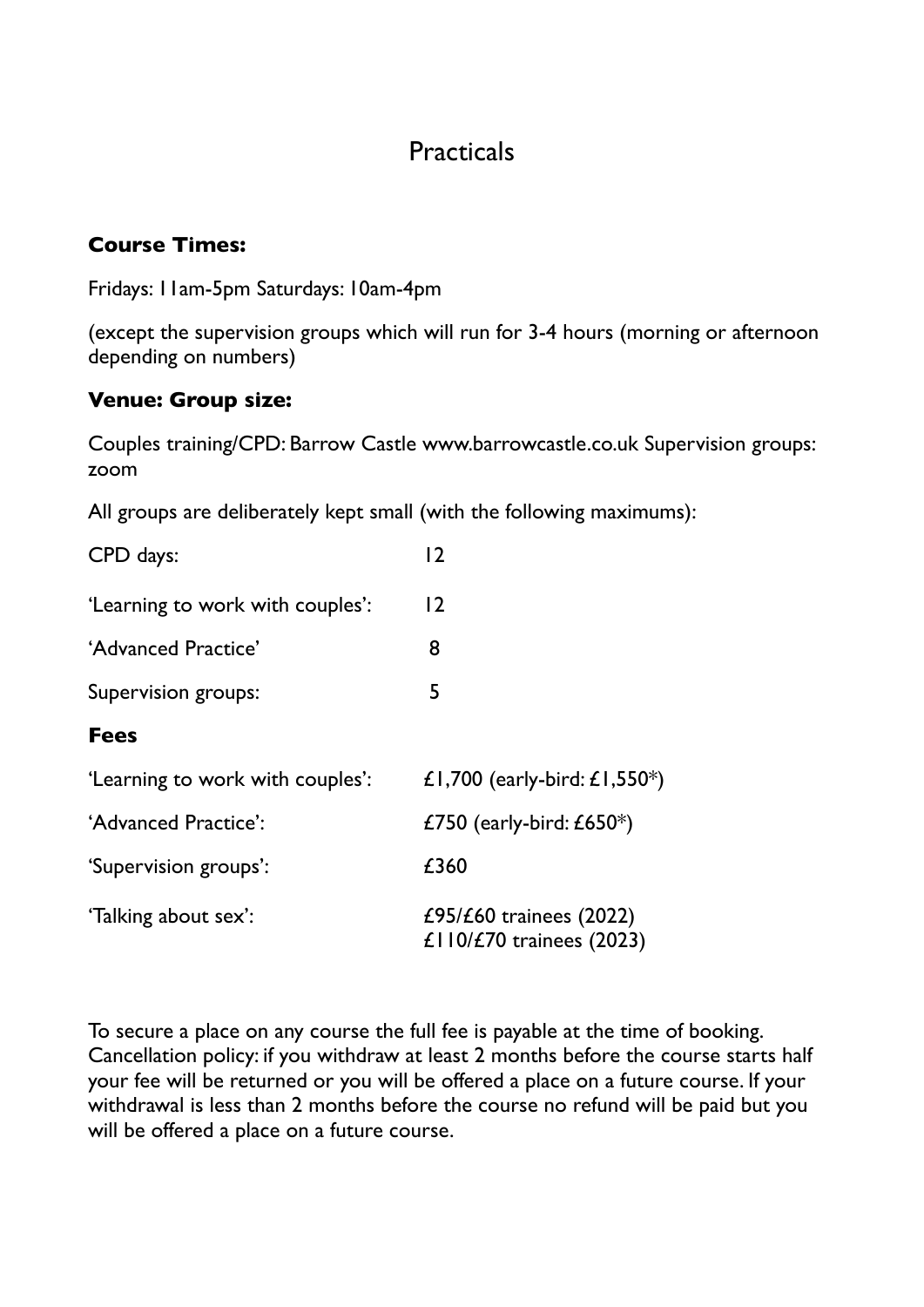\*to qualify for an 'early-bird' rate, your application needs to be in by: Monday 4th July 2022 for 'Learning to work with couples' and Monday 5th December 2022 for 'Advanced practice'

# How to apply

For 'Couples Therapy Training' (Certificate and Diploma level) fill in the form below.

For 'Supervision Groups': if we have worked together before you can book a place in the group by simply sending me an e mail saying which group you would like to join and I will send you payment details.

If we haven't worked together before it would be good to talk to work out whether it is a suitable group for you.

For 'Talking about sex in the consulting room': simply send an e mail to me saying which date you want to book for and I will send you payment details.

## **Application for Couples Therapy Training (Certificate and Diploma level)**

Fill in the form below and send it to me by email david $@$ relationalpsychotherapy.co.uk . I will then arrange to meet with you so we can work out together if this is the right training for you.

- 1. Name: Address: Phone no: E-mail:
- 2. Course you are applying for:
- 3. Details of previous training/experience, (including dates and organisations you have trained with/are accredited with):
- 4. Please say something about your experience of being in a couple (including earliest influences of 'coupledom') and why you would like to do the training (500 words max):